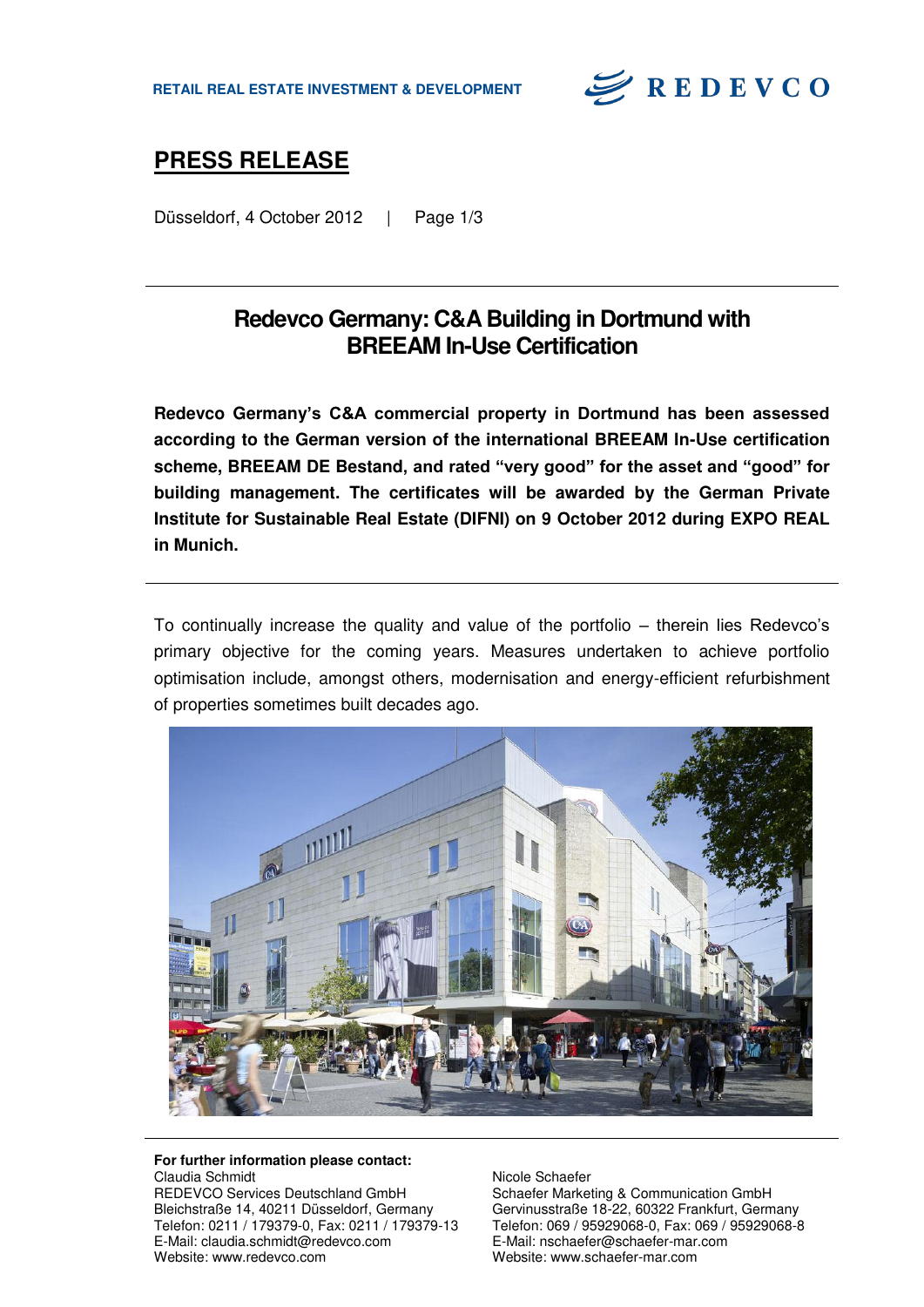

### **PRESS RELEASE**

Düsseldorf, 4 October 2012 | Page 2/3

"We need a standard and easy-to-use tool to rate the environmental performance of our existing building stock", says Heinz Brenninkmeijer, Managing Director of Redevco Germany. "We think BREEAM DE Bestand has a good chance of becoming a marketable system. We have joined the advisory board of the German Private Institute for Sustainable Real Estate (DIFNI) and are actively supporting the pilot phase of the scheme. Together with our sister company C&A we have now assessed the property in Dortmund and are planning the certification of further buildings in our portfolio."

The assessment of existing buildings helps owners, investors, property managers and users to implement sustainability criteria for both single properties and complete portfolios, to improve the building management effectively, thus increase sustainability and, last but not least, reduce operational costs. BREEAM DE Bestand covers three aspects of performance: "Part 1 Asset" rates a building based on its built form, construction and services, "Part 2 Building Management" analyses the management policies, procedures and practices related to the operation of the building, and in "Part 3 Organisational Effectiveness", currently restricted to offices, the understanding and implementation of management policies, procedures and practices, staff engagement, and delivery of key outputs are rated.

**BREEAM DE In-Use certificate for the C&A building in Dortmund – details of the award ceremony: Where: EXPO REAL 2012, Munich, Redevco stand B1.310 When: Tuesday, 9 October 2012, 13:00 hrs**

**The new Redevco Corporate Responsibility Report 2011 is available. Please visit the Redevco stand B1.310 at EXPO REAL to pick up a copy or go to our website for more information: www.redevco.com** 

**For further information please contact:**  Claudia Schmidt REDEVCO Services Deutschland GmbH Bleichstraße 14, 40211 Düsseldorf, Germany Telefon: 0211 / 179379-0, Fax: 0211 / 179379-13 E-Mail: claudia.schmidt@redevco.com Website: www.redevco.com

Nicole Schaefer Schaefer Marketing & Communication GmbH Gervinusstraße 18-22, 60322 Frankfurt, Germany Telefon: 069 / 95929068-0, Fax: 069 / 95929068-8 E-Mail: nschaefer@schaefer-mar.com Website: www.schaefer-mar.com